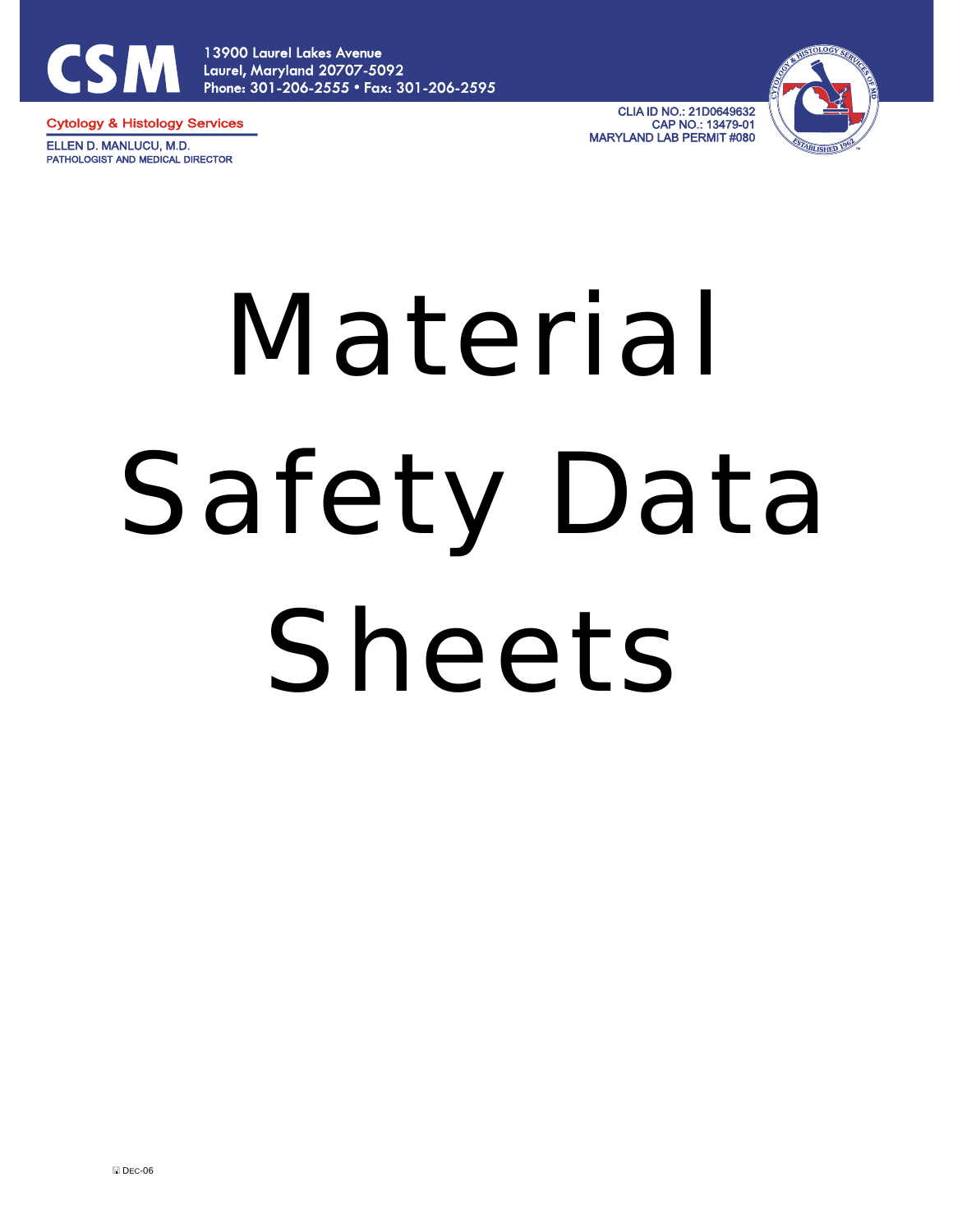#### **MATERIAL SAFETY DATA SHEET**

#### **1. CHEMICAL PRODUCT AND COMPANY IDENTIFICATION**



**Catalog number:** 402, 414, 415, 419, 424, 426, 429

**General use:** Fixative in histology and surgical pathology.

**Product description:** Aqueous solution of glyoxal, buffer and alcohol.

| Manufacturer           | <b>Emergency contact information</b> |                 |              |                     |
|------------------------|--------------------------------------|-----------------|--------------|---------------------|
| Anatech Ltd.           | Health:                              | Anatech Ltd.    | 800-262-8324 | 8 am - 5 pm ET, M-F |
| 1020 Harts Lake Road   | Transportation:                      | <b>CHEMTREC</b> | 800-424-9300 | 24 hours            |
| Battle Creek, MI 49015 |                                      |                 |              |                     |
| USA                    |                                      |                 |              |                     |

#### **2. COMPOSITION AND INFORMATION ON INGREDIENTS**

(Note: Percentage composition is withheld as a trade secret.)

| Component     | $CAS \#$    | <b>Exposure limits</b>                                  |
|---------------|-------------|---------------------------------------------------------|
| Glyoxal       | 107-22-2    | 0.1 mg/m <sup>3</sup> (ACGIH 8 hr TWA) for aerosol      |
| Ethanol       | 64-17-5     | 1000 ppm (OSHA, ACGIH 8 hr TWA)                         |
| <b>Buffer</b> | Proprietary | Not established; generally considered not<br>hazardous. |

#### **3. HAZARDS IDENTIFICATION**

!

#### **Emergency Overview**

Clear liquid; colorless to very slightly pale yellow; mild, acidic/alcohol odor.

Irritant to eyes and skin. Prolonged or extensive unprotected skin contact may cause allergic skin responses in sensitive individuals. Not likely to pose an inhalation threat under normal conditions of use. Ingestion is likely to cause adverse effects on gastrointestinal tract.

#### **Potential health effects**

(Human health effects only; animal effects in Section 11: Toxicological Information.)

**Primary route(s) of exposure:** Eyes and skin.

**Inhalation:** Inhalation of vapors during normal conditions of use are not likely to present a health hazard because glyoxal exhibits almost no vapor pressure. No respiratory irritation has been reported due to inhalation of concentrated glyoxal in an industrial setting.

**Eye:** Contact of liquid with eyes may cause irritation.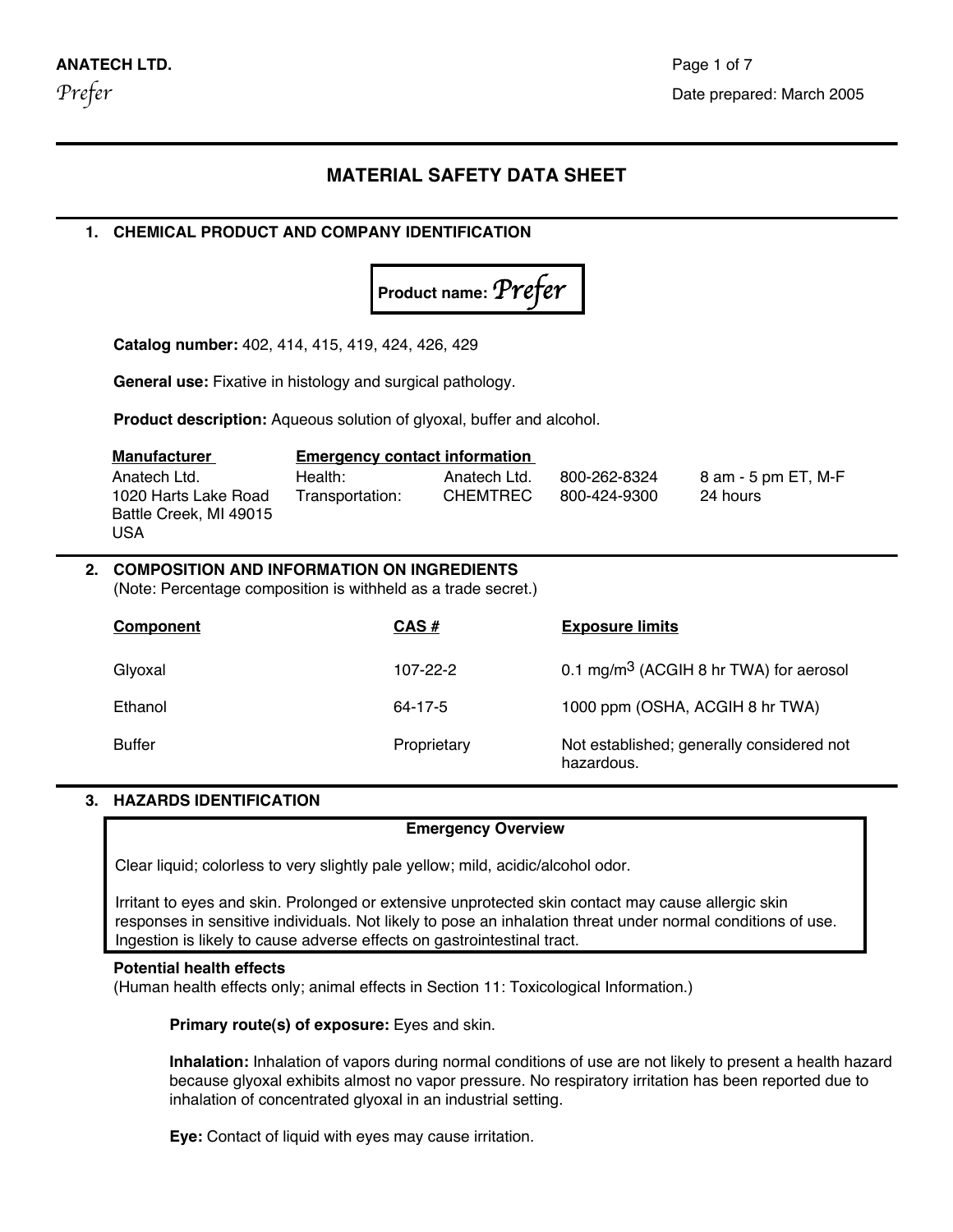#### **3. HAZARDS IDENTIFICATION (continued)**

**Skin:** Contact of liquid with skin may cause irritation.

**Ingestion:** Ingestion of liquid is likely to produce adverse effects on the gastrointestinal system.

**Chronic effects:** No chronic effects reported. Glyoxal is not considered to be a carcinogen or potential carcinogen by the National Toxicology Program, the International Agency for Research on Cancer, or OSHA (USA).

**Signs and symptoms:** Affected skin will appear dry, tough and perhaps cracked. Affected corneas may appear cloudy; eyes may water and become reddened. Effects on the gastrointestinal tract are unknown, but presumably may include nausea and/or vomiting. Effects on the respiratory system are unknown, but presumably may include coughing and difficulty in breathing. There are no pre-existing medical conditions known to be aggravated by exposure to this solution.

#### **4. FIRST AID MEASURES**

!

**Inhalation:** Remove victim to fresh air if coughing or difficulty in breathing is experienced. Consult a physician if symptoms persist or worsen. Administer oxygen or artificial respiration as needed.

**Eye:** Flush eyes for at least 15 minutes in an eyewash station. If symptoms persist after washing, consult a physician.

**Skin:** Remove contaminated clothing, including footwear; wash before reuse or discard. For minor exposure, wash affected area with water and mild soap, rinsing thoroughly; apply a good quality skin lotion. In cases of prolonged, repeated or extensive exposure, rinse affected area or entire body for at least 15 minutes. For severe conditions, consult a physician.

**Ingestion:** Call a poison control center immediately. If victim is conscious, have him/her drink several glasses of water to dilute the solution. Induce vomiting only upon the advice of a physician or poison control authority.

**Note to physician:** *Prefer* is a histological fixative. If ingested, it will fix lining cells of the gastrointestinal tract. The solution loses its efficacy as a fixative if the pH is raised to neutrality. In cases of accidental ingestion, neutralization could reduce the risk of damage to the lining; furthermore, neutralization might reduce the risk of damage to the respiratory tract if aspiration occurs during vomiting.

#### **5. FIRE FIGHTING MEASURES**

#### **Flammable properties**

**Flash point:** 102°F (38.9°C), closed-cup.

**Flammable limit:** Not determined.

**Autoignition temperature:** Not determined.

**Flammability classification:** Combustible liquid (OSHA).

**Flame propagation:** None.

**Hazardous products of combustion:** Carbon monoxide and carbon dioxide.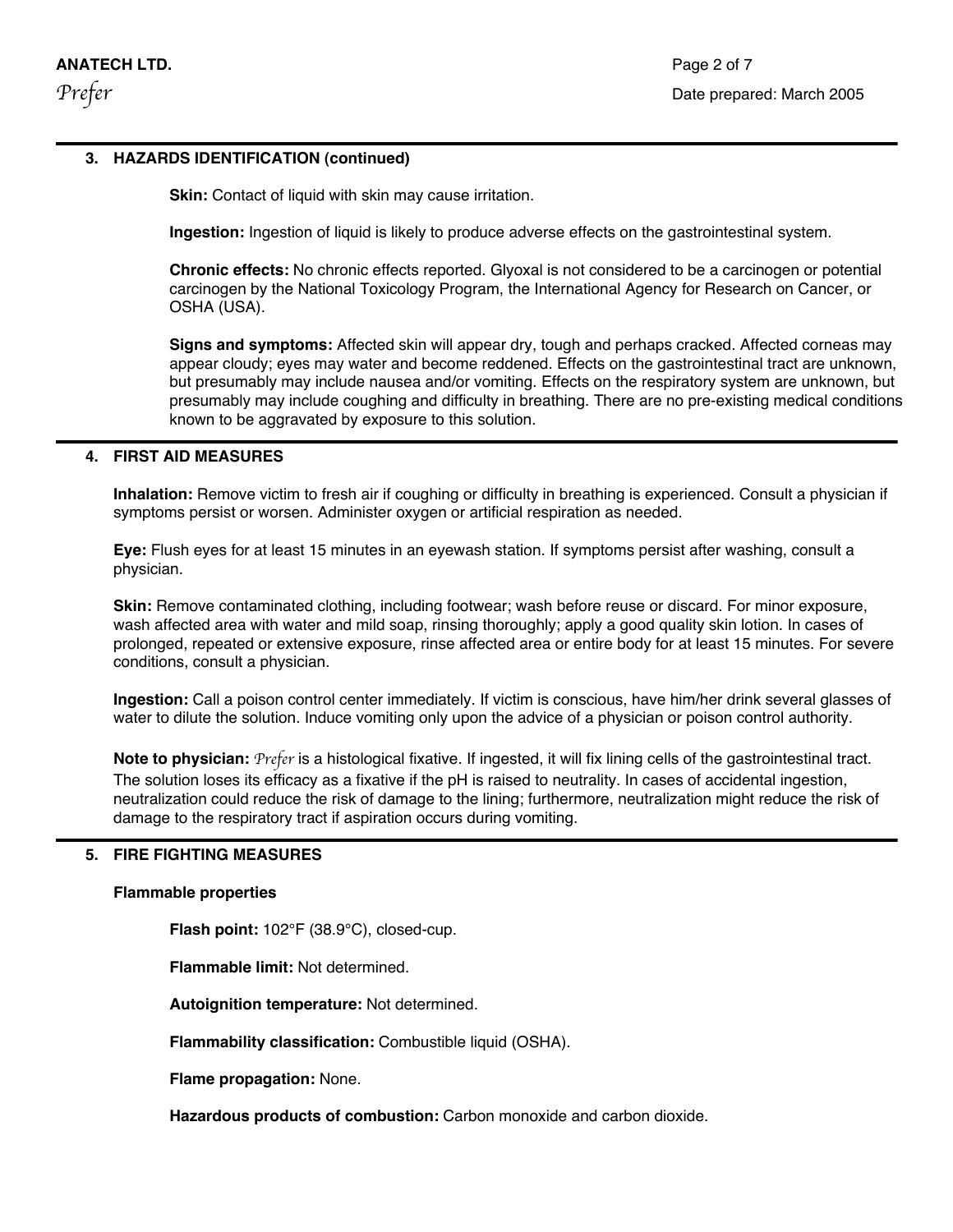#### **5. FIRE FIGHTING MEASURES (continued)**

**Extinguishing media:** ABC rated portable fire extinguishers should be used. Professional fire fighters may use water spray, dry chemical or carbon dioxide.

**Fire fighting instructions:** Sealed chemical suits and self contained breathing apparatus are necessary for fighting fires involving substantial volumes of this product.

#### **6. ACCIDENTAL RELEASE MEASURES**

The size of a spill is defined in part by the local situation, especially regarding ventilation. At room temperature in a well ventilated room, a few hundred milliliters might be considered a small spill. Vapors are generated during a spill and may exceed OSHA's Permissible Exposure Limits. Wear protective gloves, rubber boots, impermeable aprons and full-face respirators. Use a damp sponge or mop to remove spilled liquid. Wash contaminated area with water. Spills left to dry will become sticky. Liquid waste may be discarded down the drain with approval by wastewater authorities, or may be removed by a licensed waste hauler.

With large spills, evacuate the area and have an emergency response team perform the cleanup. Have a licensed waste hauler remove contaminated solids and recovered liquid.

! Comply with all applicable governmental regulations on spill reporting and on the handling and disposal of hazardous waste.

#### **7. HANDLING AND STORAGE**

**Handling:** Wear a plastic or rubber apron, protective gloves and splash-proof goggles. Avoid all contact with skin and eyes. Do not continue to wear contaminated clothing after a spill.

**Storage:** Store at room temperature.

#### **8. EXPOSURE CONTROLS AND PERSONAL PROTECTION**

**Engineering controls:** Good general room ventilation is essential. Product should be used with local ventilation (fume hood).

#### **Personal protective equipment**

**Respiratory protection:** A NIOSH-approved respirator suitable for organic vapors must be used if vapor levels exceed the exposure limits.

**Skin protection:** Anatech Ltd. recommends nitrile gloves. Do not use latex surgical gloves for protection against any hazardous liquid. An eyewash station and safety shower must be nearby, preferably in the same room, no more than 10 seconds away.

**Eye protection:** Use splash-proof goggles. Do not use safety glasses. If a face shield is worn as protection against biohazards, splash-proof goggles also must be used. An eyewash station and safety shower must be nearby, preferably in the same room, no more than 10 seconds away.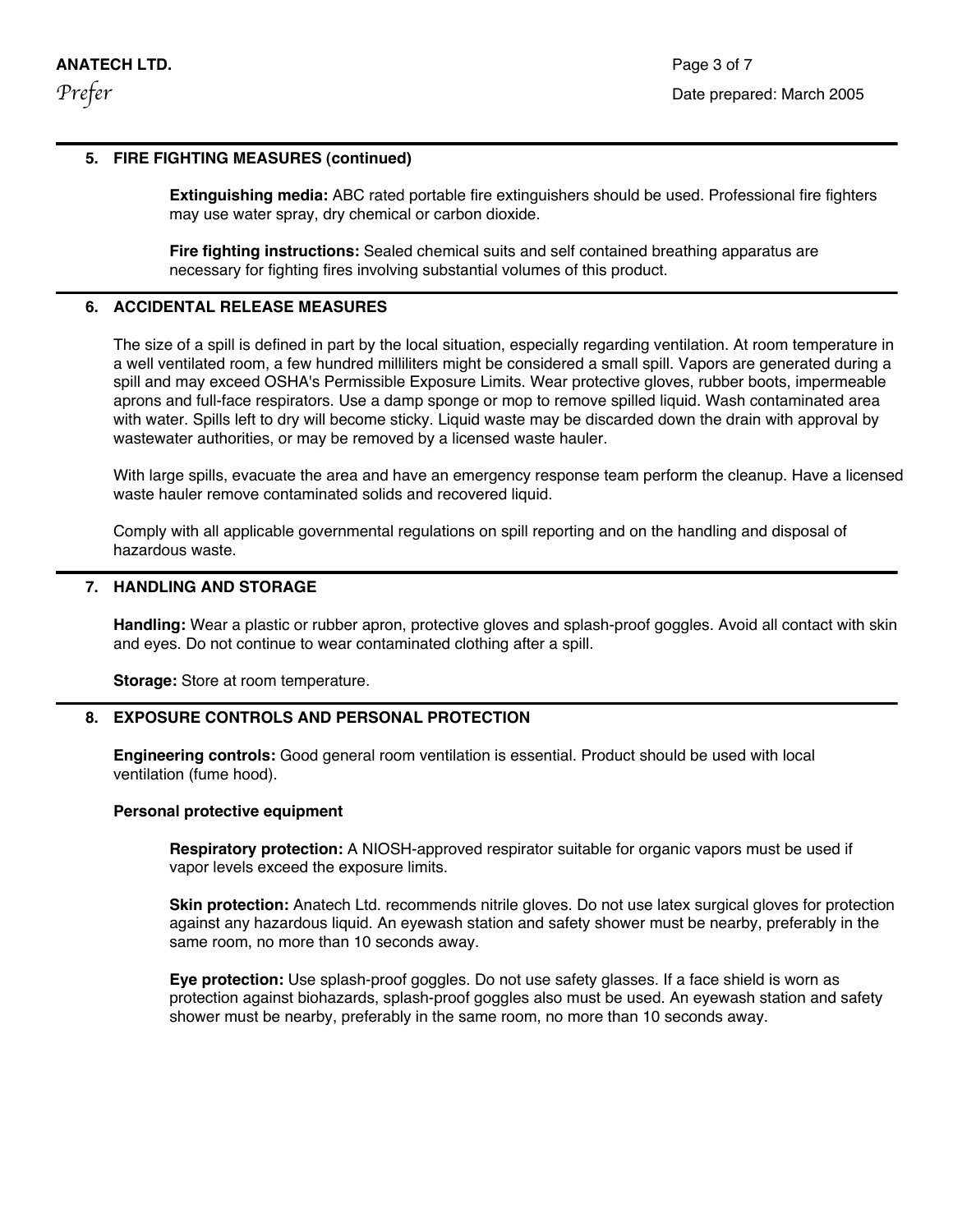#### **9. PHYSICAL AND CHEMICAL PROPERTIES**

**Appearance:** Clear; colorless to very slightly pale yellow liquid.

**Odor:** Mild, acidic/alcohol odor.

**Physical state:** Liquid.

**pH:** 3.75 - 4.25.

**Vapor pressure:** Not determined. The vapor pressure due to glyoxal is negligible.

**Vapor density:** Not determined.

**Boiling point:** 185°F - 220°F (85°C - 104°C).

**Freezing point:** Not determined.

**Solubility in water:** Complete.

**Specific gravity:** 1.003 at 20°C.

#### **10. STABILITY AND REACTIVITY**

**Chemical stability:** Stable.

!

**!**

**Conditions to avoid:** None.

**Incompatibility with other materials:** Strong oxidants (will convert glyoxal to formic acid).

**Hazardous decomposition products**: None.

**Hazardous polymerization:** None.

#### **11. TOXICOLOGICAL INFORMATION**

**Acute eye effects:** 20 mg of concentrated glyoxal administered into rabbit eyes in the standard Draize test produced severe irritation.

**Acute skin effects:** Contact dermatitis and eczema have been reported in hospital workers who used strong antiseptics containing glyoxal. Symptoms abated when use of these products were discontinued. Workers handling a glyoxal-based resin reported eczema on their hands; fiberglass in the resin could not be ruled out as a contributing factor.

Acute and subchronic oral effects: OSHA considers chemicals to be toxic if their LD<sub>50</sub> is at or below 500 mg/kg. LD<sub>50</sub> is the dose killing 50% of the test animals in a given time (usually 4 hours). Glyoxal is not considered to be toxic by OSHA. Using concentrated glyoxal, the  $LD_{50}$  was 760 mg/kg in guinea pigs, and ranged from 1.1 - 4.3 g/kg in rats. In another study the LD<sub>50</sub> in rats was 3.08 ml/kg. A 90 day feeding study with rats and dogs found no effects on food consumption, mortality, and gross or microscopic pathology. The no-observed-effect level for glyoxal in the diet of these animals was 0.12 g/kg/day.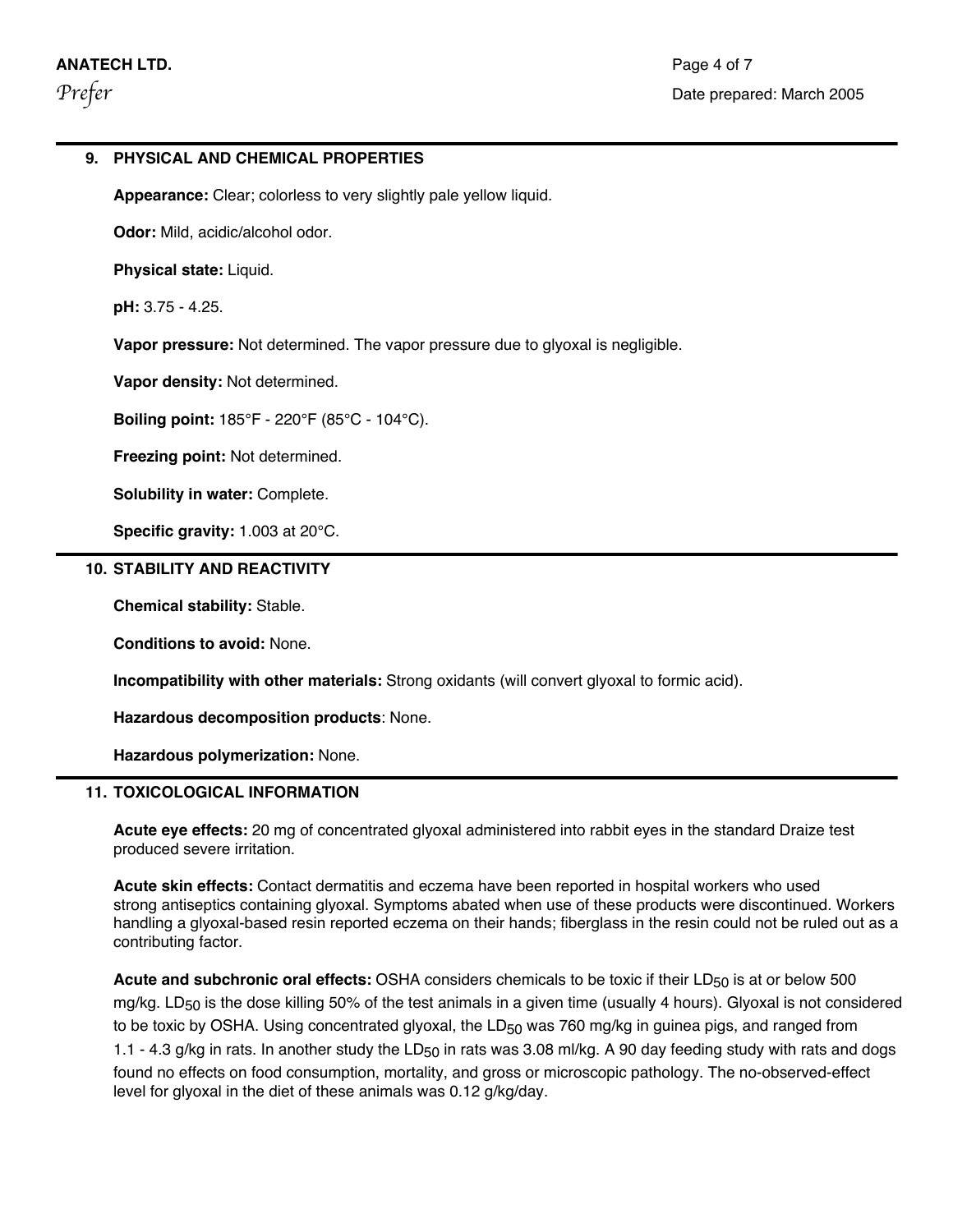!

!

!

!

#### **11. TOXICOLOGICAL INFORMATION (continued)**

**Acute and subchronic inhalation effects:** Inhalation of air saturated with glyoxal vapor for 8 hours was not lethal to rats. Inhalation of aerosols containing glyoxal is harmful but not likely to be encountered in laboratory use. ACGIH has established a TLV-TWA of 0.1 mg/m<sup>3</sup> based upon unpublished findings of squamous cell metaplasia in the larynx of rats exposed to 2 mg/m3 to 10 mg/m<sup>3</sup> for 6 hours/day, 5 days/week for 29 days.

**Other chronic effects/carcinogenicity:** There is no evidence of cancer or target organ effects deriving from workplace exposures or from reasonably relevant toxicological studies except for contact skin rashes.

**Teratology:** None known.

**Reproductive effects:** None known.

**Mutagenicity:** Mutagen tests involving microorganisms and mammalian tissue cultures have dubious relevance to workplace exposures. Glyoxal was found to be mutagenic with and without metabolic activation in the Ames bacterial point mutation assay, was genotoxic in the CHO/SCE and primary hepatocyte DNA repair tests. Two whole-animal genotoxic studies have been conducted: the mouse micronucleus test showed no activity at 400 mg/kg; the Drosophila sex-linked recessive lethal assay was also negative.

#### **12. ECOLOGICAL INFORMATION**

**Ecotoxicity:** *Prefer* exhibits a low order of environmental toxicity and a low potential to bioaccumulate. There is no inhibition of bacteria in wastewater effluent when glyoxal is properly introduced into an acclimated biological treatment facility.

The following data are from studies using concentrated glyoxal:

Cyprinodont fish: 48 hr  $LC_{50}$  = 2800 ppm; zero mortality at 1000 ppm Golden orfe: 96 hr  $LC_{50}$  = 460 - 680 mg/l Daphnia magna: 48 hr  $EC_{50} = 404$  mg/l Green algae: 72 hr  $EC_{50}$  > 100 mg/l Bacteria: 16 hr  $EC_{50} = 102$  mg/l DOC reduction: 28 day: 90 - 100% (easily eliminated from water) Modified OECD Confirmatory Test: Elimination > 70% (good potential for elimination) Chemical Oxygen Demand (COD) = 350 mg/g Biological Oxygen Demand (BOD), 5 day = 175 mg/g

Environmental fate: All ingredients in *Prefer* consist solely of carbon, hydrogen and oxygen. *Prefer* is readily biodegradable to carbon dioxide and water.

#### **13. DISPOSAL CONSIDERATIONS**

Glyoxal itself is not an EPA-listed hazardous waste. *Prefer* is ignitable.

Drain disposal is the recommended method of disposal, based on ecotoxicity and biodegradation information given in Section 12, provided approval is granted by local wastewater treatment authorities.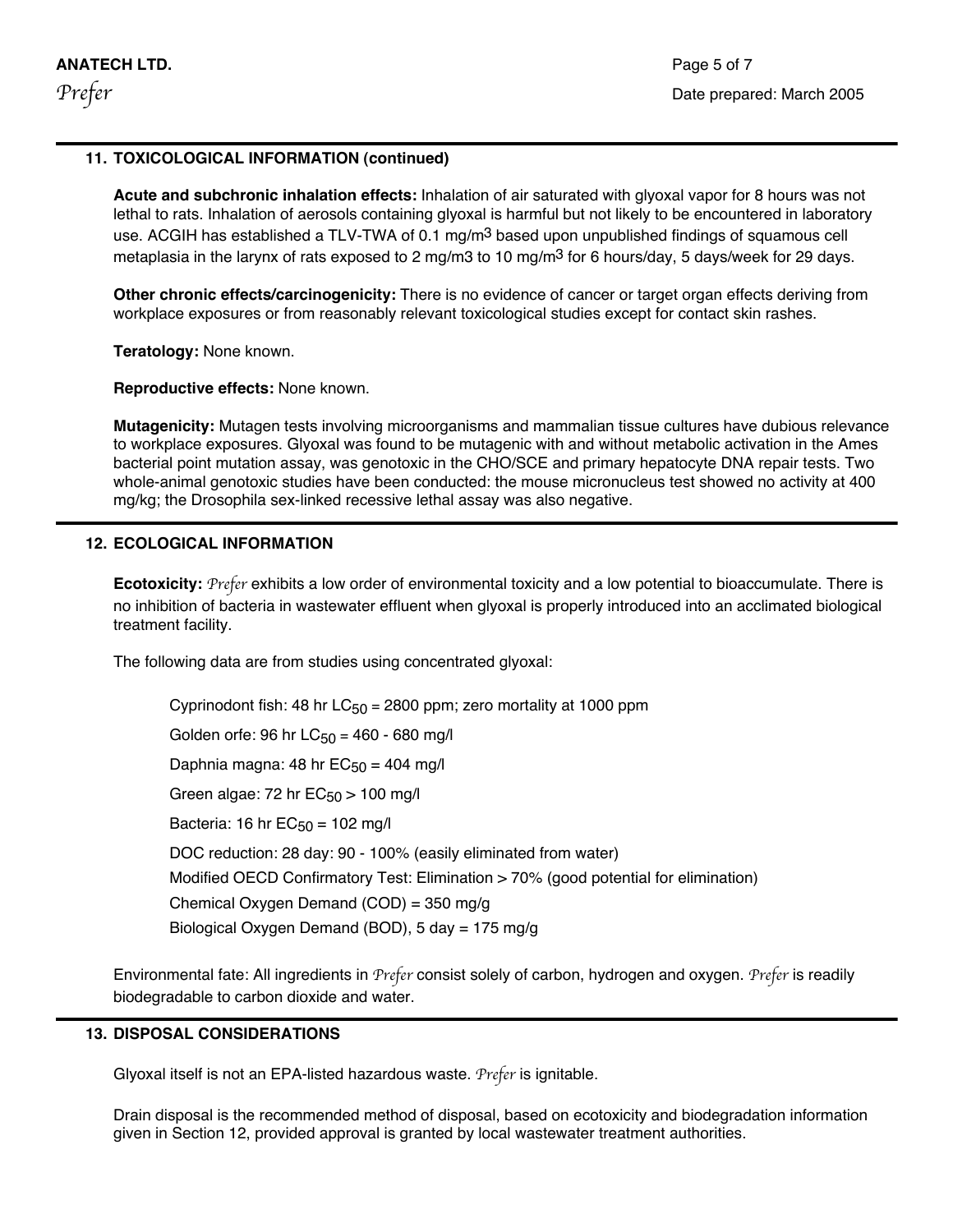!

!

!

#### **13. DISPOSAL CONSIDERATIONS (continued)**

Anatech Ltd. suggests that waste *Prefer* be introduced into the sanitary sewer system slowly, at the rate of 1-5 gallons per hour. To do this, trickle the waste into the sink from a 5 gallon carboy or drum equipped with a spigot which is barely turned on. The normal flow of wastewater through the generator's facility will dilute the waste. Under this regimen, the waste solution will have no effect on biological or chemical processes at wastewater treatment plants. Neutralization of the pH should not be necessary in most sewer districts, but in the event that it is, use magnesium oxide or magnesium hydroxide (neither one will make the solution too alkaline). Alternatively, dibasic sodium phosphate may be used in areas where phosphates are not restricted in wastewater. Sodium carbonate and sodium bicarbonate are also effective but may cause foaming. Sodium hydroxide is more hazardous to work with and may make the waste too alkaline.

As an alternative to drain disposal, use a licensed hazardous waste hauler.

This product is not recyclable.

Canadian disposal regulations generally parallel those in the United States.

Regardless of the method chosen for disposal, be sure to follow federal, state (provincial) and local regulations. Proper waste disposal is the generator's responsibility.

#### **14. TRANSPORTATION INFORMATION**

Packaging for hazardous shipments must meet the specifications as required by the current editions of International Air Transportation Association (IATA) Dangerous Goods Regulations and the United States Department of Transportation 49 CFR.

**DOT (ground):** Not regulated.

|  | <b>DOT (air) and IATA:</b> Proper Shipping Name: Flammable liquid, n.o.s. (ethanol) |
|--|-------------------------------------------------------------------------------------|
|  | <b>UN #: 1993</b>                                                                   |
|  | <b>Hazard Class: 3</b>                                                              |
|  | <b>Packing Group: III</b>                                                           |

#### **15. REGULATORY INFORMATION**

**OSHA (USA):** Under the Hazard Communication Standard and the Laboratory Standard, this product is a hazardous material: it is an irritant and it is combustible.

The OSHA Standards cited above mandate that exposed workers receive proper training in the properties of this product, work practices involved with its handling and disposal, and interpretation of its MSDS. Customers who in turn send this product on to their clients or satellite facilities must supply an MSDS at least with the initial shipment.

**FDA (USA):** *Prefer* is for in vitro diagnostic use as a fixative in histology.

**EPA (USA):** *Prefer* is ignitable and is a reportable substance under SARA Title III.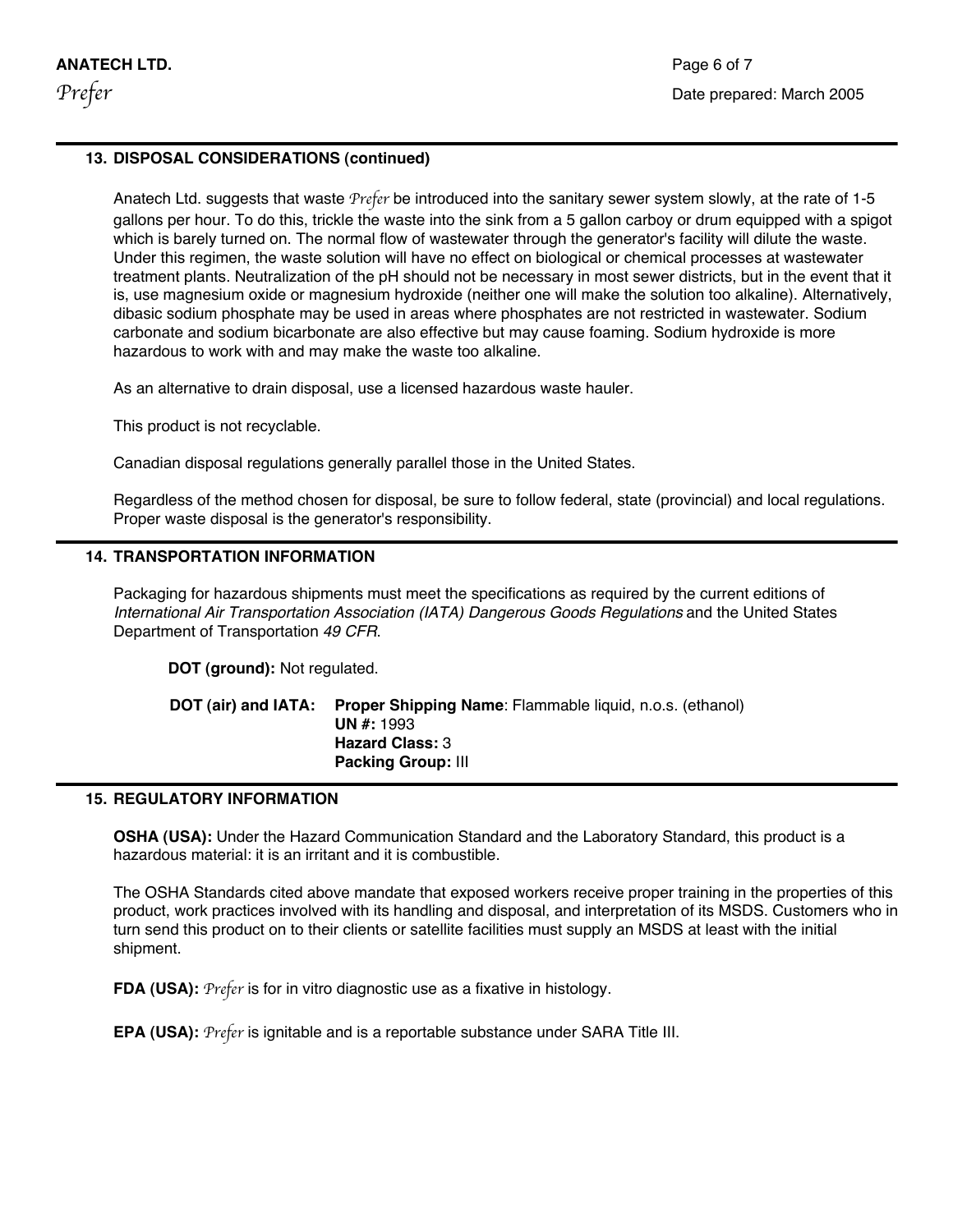!

#### **16. OTHER INFORMATION**

**Label warnings:** Irritant. Avoid prolonged, repeated contact with skin. Avoid all contact with eyes. Ingestion can cause damage to the gastrointestinal system.

#### **Product logo:**

*Prefer*

**NFPA (National Fire Protection Association) Rating:**

**General note: This rating is applicable only to safeguard the lives of individuals who may be concerned with fires occurring in an industrial plant or storage location. The ratings provide information to emergency personnel on whether to evacuate the area or how to perform control procedures. It is not descriptive of hazards under normal conditions of occupational use, and is even less applicable to anticipated laboratory-scale use.**

Health 2: Materials that, under emergency conditions, can cause temporary incapacitation or residual injury.

Flammability 2: Materials that must be moderately heated or exposed to relatively high ambient temperatures before ignition can occur.

Instability 0: Materials that are normally stable even under fire conditions.

This Material Safety Data Sheet has been prepared in accordance with the requirements of the OSHA Hazard Communication Standard. It conforms to the provisions of the American National Standards Institute (ANSI) Standard Z400.1 (Standard for the Preparation of Material Safety Data Sheets). Information contained herein was obtained from sources which Anatech Ltd. believes are reliable. It is the user's responsibility to determine suitability of the product for his/her own use, and to assure proper use and disposal of it to protect the safety and health of employees and the protection of the environment.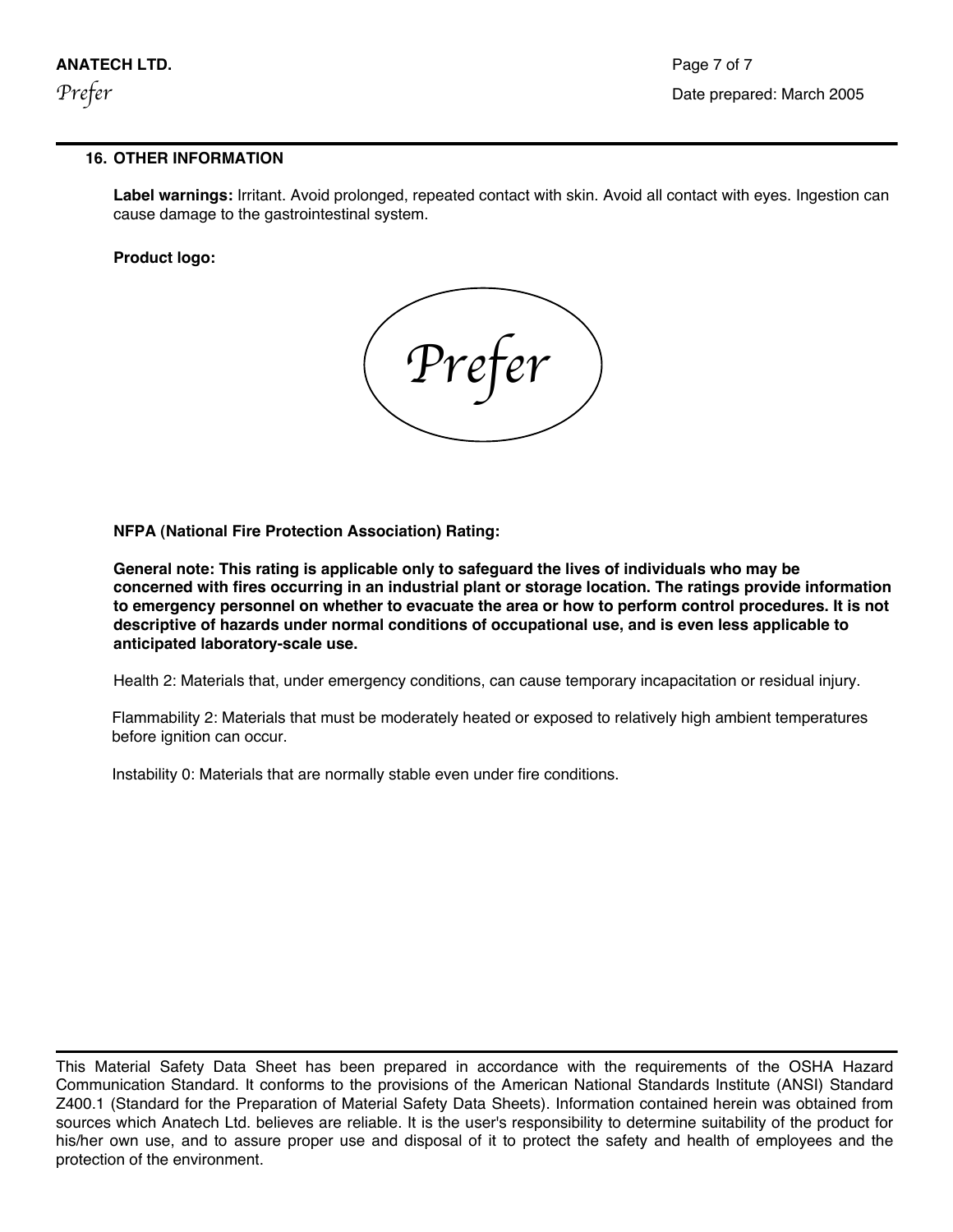

#### **1. CHEMICAL AND COMPANY IDENTIFICATION**

**Product Identification:** PreservCyt<sup>®</sup> Solution

**Trade Name/Chemical Family/Synonyms:** Methanol-water solution

**Product Description:** A methanol based, buffered preservative solution

**Product Use:** A preservative solution to support cells during transport and slide preparation.

**Manufacturer**  Cytyc Corporation 250 Campus Drive Marlborough, Massachusetts 01752 USA Telephone: 800-442-9892

#### **EMERGENCY TELEPHONE NUMBERS: (24 hours a day and 7 days a week)**

**For Health/Transportation/Chemical Spills (Multilingual capabilities and free calls accepted)** Continental United States: (800) 424-9300 Outside of continental United States: +(703) 527-3887

#### **2. COMPOSITION/INFORMATION ON INGREDIENTS**

| <b>Component</b> | <b>CAS Registry #</b> | Wt.<br>%      |
|------------------|-----------------------|---------------|
| Methanol         | 67-56-1               | 60<br>30<br>- |
| Water            | 7782-13-5             | ⇁<br>40<br>-  |

#### **3. HAZARDS IDENTIFICATION:**

**EMERGENCY OVERVIEW: Material is a clear flammable liquid. Inhalation of vapors may cause nonspecific discomfort (nausea, weakness), drowsiness with anesthetic effects and possible blindness. Swallowing as little as 4 ounces (118 ml) may cause blindness and in extreme cases death.**

#### **Potential Health Effects.**

**Inhalation:** May cause depression of central nervous system resulting in nausea, weakness, drowsiness and possibly blindness.

**Eye Contact**: May cause transient irritation.

- **Skin Contact:** May cause irritation and/or dermatitis. Material may be absorbed through the skin resulting in effects similar to ingestion or inhalation.
- **Ingestion:** May cause intoxication, Central nervous system depression, nausea, and dizziness. May damage liver, kidneys and nervous system. May cause blindness and/or death.

**Target Organs**: Liver, kidneys, and central nervous system.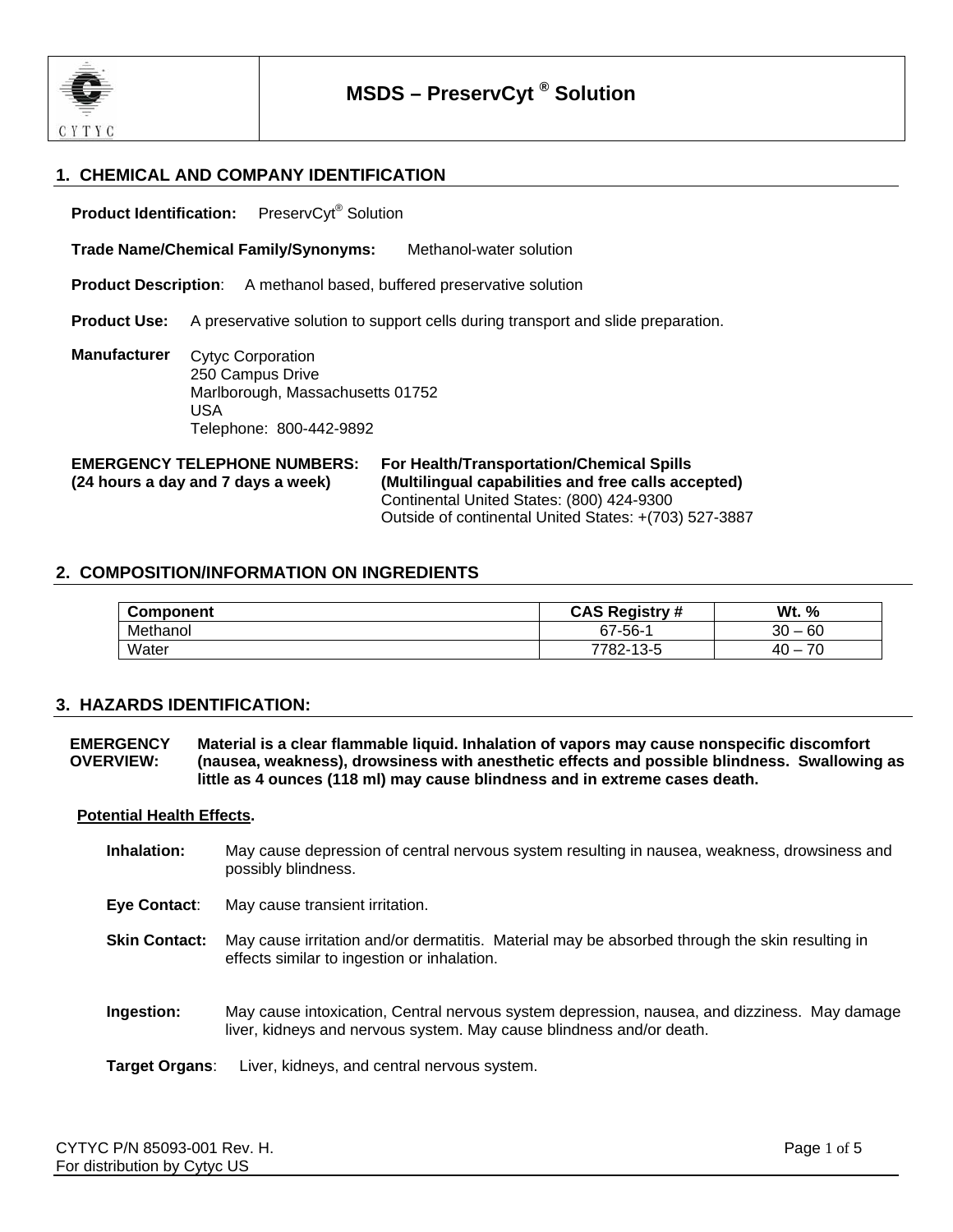| <b>Medical Conditions</b>      | Individuals with preexisting diseases of the retina (eyes) or liver may have increased  |
|--------------------------------|-----------------------------------------------------------------------------------------|
| <b>Aggravated by Exposure:</b> | susceptibility to toxicity at lower levels of successive exposure (repeated exposures). |

**Chronic:** Liquid and vapor can penetrate skin and mucous membranes. May cause chronic liver, kidney or nervous system disorders.

#### **4. FIRST AID MEASURES:**

| Inhalation:                | Remove patient to fresh air. If symptoms of intoxication or vision problems are apparent, get<br>immediate medical aid.                                                      |
|----------------------------|------------------------------------------------------------------------------------------------------------------------------------------------------------------------------|
| Eye Contact:               | Immediately flush with clean water for at least 15 minutes. Get medical aid.                                                                                                 |
| <b>Skin Contact:</b>       | Remove contaminated clothing and shoes. Flush affected area with copious amounts of water.<br>If irritation or other symptoms are present, get immediate medical assistance. |
| Ingestion:                 | Do Not Induce Vomiting. Give one or two glasses of water and get immediate medical aid.                                                                                      |
| <b>Notes to Physician:</b> | Treat for CNS depression and possible renal failure.                                                                                                                         |

#### **5. FIRE FIGHTING MEASURES:**

| <b>Flashpoint and Method:</b>                                               | Closed cup<br>80°F<br>(26.5°C)                                                           |                                                                                                            |
|-----------------------------------------------------------------------------|------------------------------------------------------------------------------------------|------------------------------------------------------------------------------------------------------------|
| <b>Autoignition Temperature:</b>                                            | 725°F<br>$(385^{\circ}C)$                                                                |                                                                                                            |
| <b>Flammable Limits:</b>                                                    | LEL-6.7 UEL-36 (based on methanol component)                                             |                                                                                                            |
| <b>General Hazard:</b>                                                      | Flammable material. Heated material may form toxic and/or explosive vapors.              |                                                                                                            |
| <b>Fire Fighting Instructions:</b>                                          | in fire, attempt to cool with water or remove from area. FLAME INVISIBLE IN<br>DAYLIGHT. | Wear full turnout gear with self-contained breathing apparatus. If material is not involved                |
| <b>Fire Fighting Equipment:</b>                                             | Wear full turnout gear with self-contained breathing apparatus.                          |                                                                                                            |
| <b>Extinguishing Media:</b>                                                 | Foam – Yes<br>Alcohol Foam – Yes<br>Water - Yes<br>Other - Water Fog                     | $CO2 - Yes$<br>Dry Chemical - Yes                                                                          |
| Carbon Monoxide and Carbon Dioxide<br><b>Hazardous Combustion Products:</b> |                                                                                          |                                                                                                            |
| <b>NFPA Hazard Rating:</b><br>(National Fire Protection<br>Association)     | Health $-1$<br>Flammability $-3$<br>Reactivity $-0$<br>Special Information - None        | 0=Insignificant<br>$1 =$ Slight<br>2=Moderate<br>$3 = High$<br>$4 =$ Extreme<br>U=Unknown *=No Information |

#### **Special Information:** None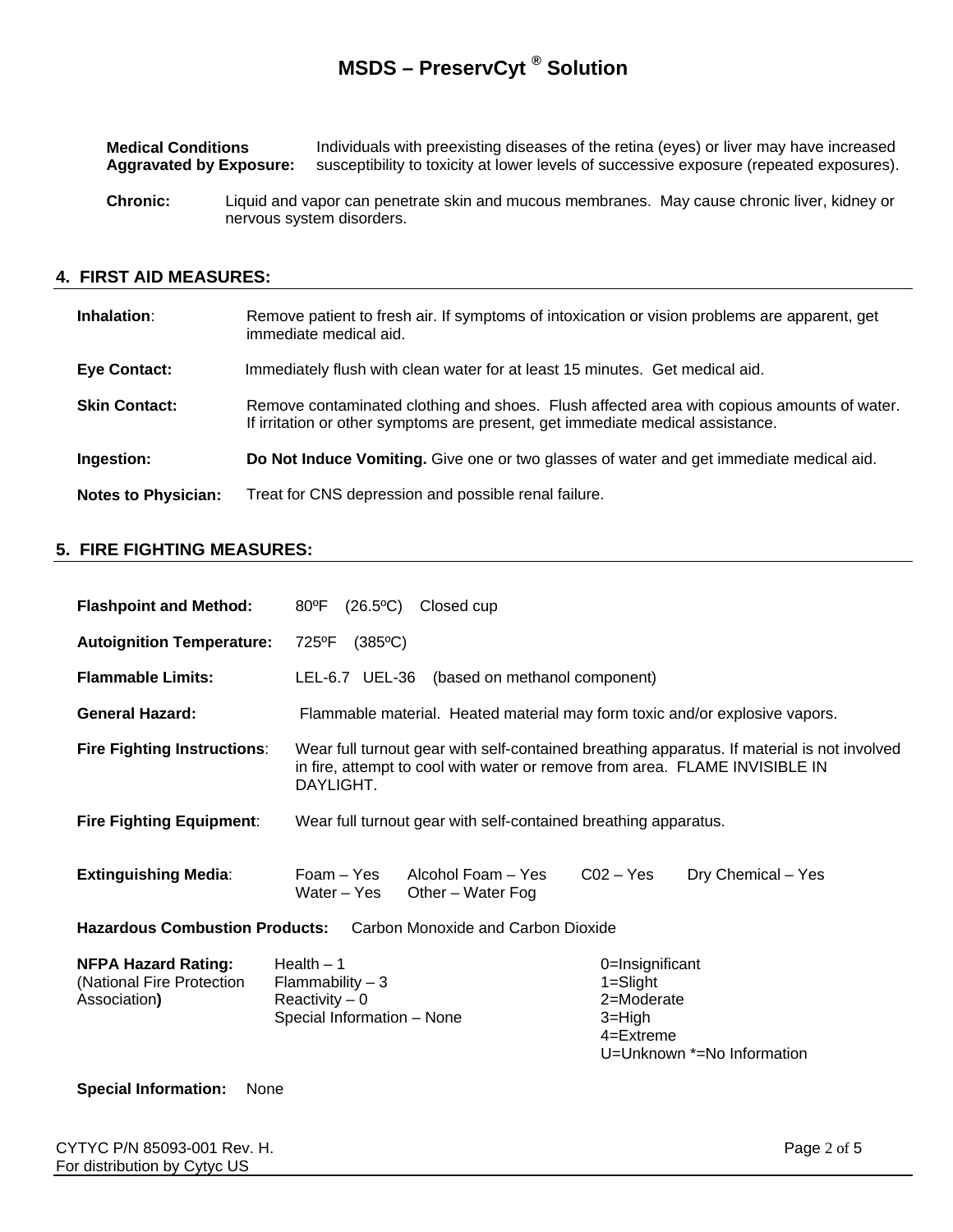#### **6. ACCIDENTAL RELEASE MEASURES:**

Land Spill Prevent runoff from entering waterways. Dyke large spills with clay. Absorb small spills with clay or kitty litter. For spills in excess of 50 gallons, contact licensed HAZWOPER responders.

**Water Spill:** Follow local, state and Federal guidelines and regulations.

Follow Local, State, Provincial, and Federal Guidelines for all spills.

#### **7. HANDLING AND STORAGE:**

- **Handling:** KEEP OUT OF THE REACH OF CHILDREN. Wear recommended personal protective equipment and avoid contact with skin and eyes.
- **Storage:** Store away from excessive heat and sources of ignition. Keep containers closed and protect from damage. Storage Temperatures: Without cytologic sample: 59 – 86 ºF (15 – 30ºC) With cytologic samples, for up to three weeks:  $39 - 99$  °F  $(4 - 37$ °C)

#### **8. EXPOSURE CONTROLS / PERSONAL PROTECTIVE EQUIPMENT:**

**Engineering Controls:** Supply exhaust and/or ventilation to keep vapor levels below threshold limit value.

**Respirator:** Where engineering controls are not adequate, use approved NIOSH respirators or supplied air respirators.

**Protective Clothing:** Chemically resistant gloves and eye protection.

#### **Exposure Limits for Ingredients:**

| Ingredient           | <b>OSHA PEL</b>                         |                    | ACGIH TLV <sup>®</sup> |  |
|----------------------|-----------------------------------------|--------------------|------------------------|--|
| Methanol             | $200$ ppm $-$ TWA                       | $200$ ppm $-$ TWA  |                        |  |
|                      |                                         | $250$ ppm $-$ STEL |                        |  |
|                      |                                         | Skin               |                        |  |
| $\vert$ TWA $-$ 8 hr | Canada - Alberta, British Columbia, New |                    | Canada - Saskatchewan  |  |
| STEL - 15 minute     | Brunswick, Manitoba, Ontario,           |                    |                        |  |
|                      | Quebec, and Yukon                       |                    |                        |  |
|                      | $200$ ppm $-$ TWA                       |                    | 262 mg/m $3$ TWA       |  |
|                      | $250$ ppm $-$ STEL                      |                    | 328 mg/m $3$ STEL      |  |
|                      | Skin                                    |                    |                        |  |

#### **9. PHYSICAL AND CHEMICAL PROPERTIES:**

**Vapor Pressure mm/Hg:** 127 **Appearance:** clear, thin **Specific Gravity (Water=1):** 0.92 **Physical State:** liquid **Solubility in Water: complete Vapor Density (Air=1): 1.1 Freezing Point (<sup>O</sup>F/<sup>O</sup>C):** not established. **Percent Volatile by Volume:** > 99 **Evaporation Rate (BuAc=1):** > 1 **pH:** Not applicable **Viscosity:** Not determined **Odor:** Alcohol type odor **Boiling Point (°F/°C): 148/64.5**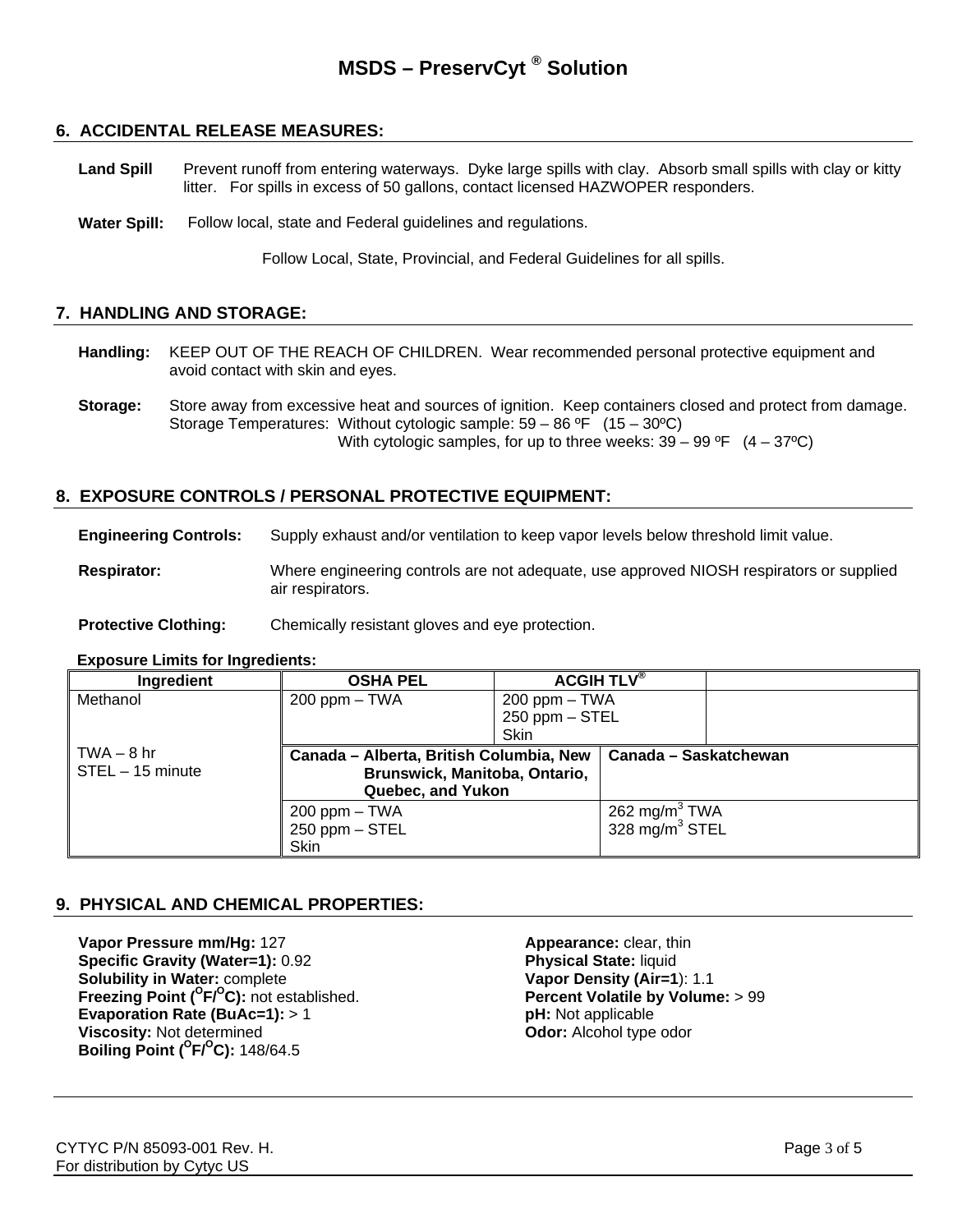#### **10. STABILITY AND REACTIVITY:**

**General Stability:** Stable

**Incompatible Materials And Conditions To Avoid:** Strong oxidizers. (May ignite product)

**Hazardous Decomposition Products:** Carbon monoxide and carbon dioxide

Hazardous Polymerization: Will not occur.

#### **11. TOXICOLOGICAL INFORMATION:**

| For methanol: Product    | Inhalation LC50 Rat: 64000 ppm/4H |
|--------------------------|-----------------------------------|
| not tested as a mixture: | Oral LD50 Rat: 5628 mg/kg         |
|                          | Oral LD50 Mouse: 7300 mg/kg       |
|                          | Dermal LD50 Rabbit: 15800 mg/kg   |

#### **12. ECOLOGICAL INFORMATION:**

Material has very low aquatic toxicity.

LC<sub>50</sub> Pimephales promelas (fathead minnows) 29.4 g/l/96 hr, (28-29 days old) EC50 (30 min) Photobacterium phosphoreum: 51,000-320,000 mg/L:

#### **13. DISPOSAL CONSIDERATION:**

**RCRA Hazardous Waste if Discarded?** Yes. **If so, RCRA ID number:** D001, Ignitable waste.

#### **14. TRANSPORTATION INFORMATION: DOT (Department of Transportation)**

|                               | <b>US DOT</b>                        |
|-------------------------------|--------------------------------------|
| <b>Proper Shipping Name:</b>  | Flammable liquids, n.o.s. (Methanol) |
| <b>Hazard Class:</b>          |                                      |
| <b>Identification Number:</b> | <b>UN1993</b>                        |
| <b>Packing Group:</b>         | Ш                                    |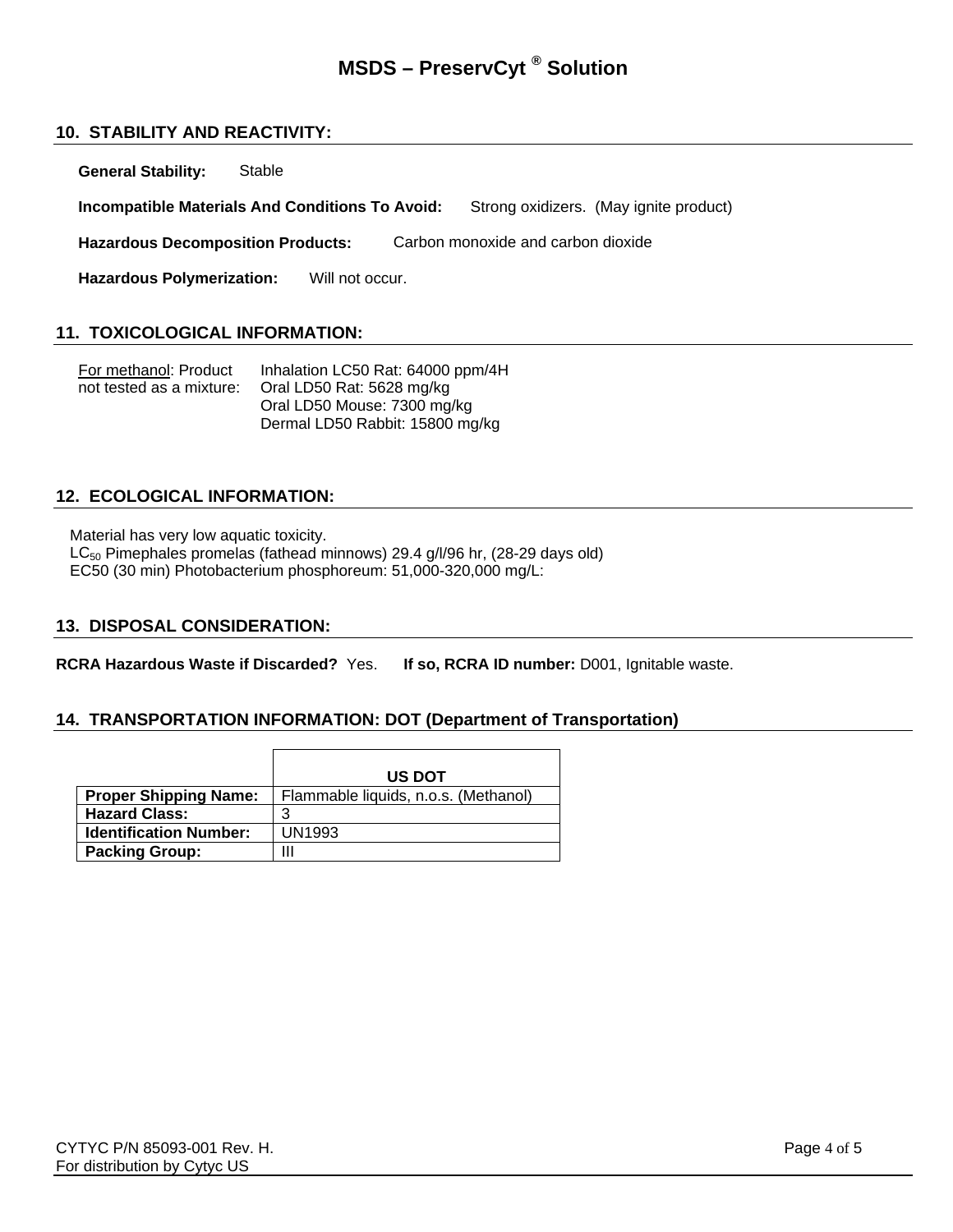#### **15. REGULATORY INFORMATION:**

|                                      | <b>TSCA (Toxic Substances Control Act):</b> All ingredients listed on TSCA inventory.                                                                                                                                                                             |
|--------------------------------------|-------------------------------------------------------------------------------------------------------------------------------------------------------------------------------------------------------------------------------------------------------------------|
| <b>CERCLA:</b>                       | RQ for methanol – 5,000 lbs. (2,268 kg) No TPQ established for methanol                                                                                                                                                                                           |
| <b>SARA 311 Status:</b>              | Immediate, fire hazard                                                                                                                                                                                                                                            |
|                                      | <b>SARA 313:</b> Methanol is listed on the 313 Toxic Pollutant reporting list.                                                                                                                                                                                    |
| <b>State Issues:</b>                 | Not listed for California Proposition 65                                                                                                                                                                                                                          |
| <b>Foreign Chemical Inventories:</b> | All ingredients are listed on the chemical inventories of the following countries:<br>Canada (DSL)<br>Japan<br>European Union<br>Australia                                                                                                                        |
| <b>WHMIS Status (Canada):</b>        | A controlled product. Classification: B2; D1B; D2A<br>This product has been classified in accordance with hazard criteria of the Controlled<br>Products Regulations and the MSDS contains all the information required by the Controlled<br>Products Regulations. |

#### **16. OTHER INFORMATION:**

| <b>Current Issue Date:</b>  | February, 2005                                                                          |
|-----------------------------|-----------------------------------------------------------------------------------------|
| <b>Previous Issue Date:</b> | July, 2002                                                                              |
| <b>Changes to MSDS:</b>     | New format and revision of text to improve clarity. Addition of non-US exposure values. |
| <b>Other Information:</b>   | None                                                                                    |

**Information Note: Where no corresponding data was contained in manufacturer's MSDS, additional research is required and available upon request. THE INFORMATION RELATES TO THIS SPECIFIC MATERIAL. IT MAY NOT BE VALID FOR THIS MATERIAL IF USED IN COMBINATION WITH ANY OTHER MATERIALS OR IN ANY PROCESS. IT IS THE USER'S RESPONSIBILITY TO SATISFY ONESELF AS TO THE SUITABILITY AND COMPLETENESS OF THIS INFORMATION FOR HIS OR HER OWN PARTICULAR USE.**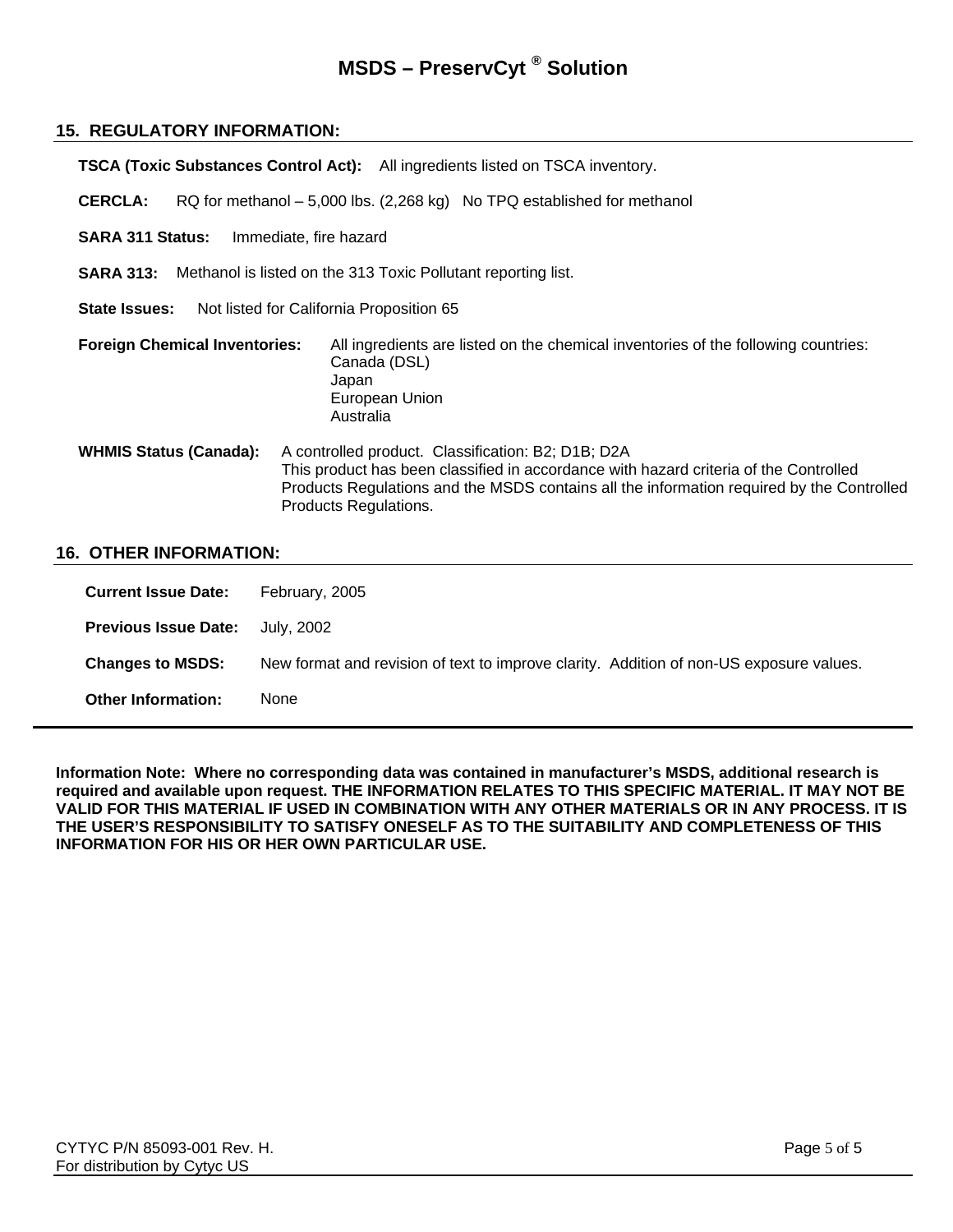# Surgipath

## Material Safety Data Sheet  **Histology / Cytology Reagents Cytology Fixative (Non-Aerosol)**

| <b>Section 1. Product and Preparation Information</b>                                                                                                             |                                                                                                                                                                                               |                                |                       |                  |  |  |  |
|-------------------------------------------------------------------------------------------------------------------------------------------------------------------|-----------------------------------------------------------------------------------------------------------------------------------------------------------------------------------------------|--------------------------------|-----------------------|------------------|--|--|--|
| <b>Product Identifier</b>                                                                                                                                         | <b>Product Use</b>                                                                                                                                                                            |                                | <b>Date Prepared</b>  |                  |  |  |  |
| <b>Cytology Fixative</b>                                                                                                                                          | Fixation of cytology cell spreads                                                                                                                                                             |                                | August 2006           |                  |  |  |  |
| Synonym / Chemical Name                                                                                                                                           |                                                                                                                                                                                               |                                | Document #            |                  |  |  |  |
| Denatured ethyl alcohol, primary aliphatic alcohol                                                                                                                |                                                                                                                                                                                               |                                |                       | 107              |  |  |  |
| Manufacturer/ Preparer                                                                                                                                            |                                                                                                                                                                                               | <b>Emergency Contact</b>       |                       |                  |  |  |  |
| Surgipath Canada, Inc.                                                                                                                                            | Surgipath Medical Industries, Inc.                                                                                                                                                            | Chemtrec USA and Canada        |                       | 800.424.9300     |  |  |  |
| 83 Terracon Place                                                                                                                                                 | 5205 Route 12                                                                                                                                                                                 | Canadian Non-Transport Calls   |                       | 800.665.7425     |  |  |  |
| Winnipeg, Manitoba R2J 4B3                                                                                                                                        | Richmond, IL 60071                                                                                                                                                                            | <b>USA Non-Transport Calls</b> |                       | 800.225.8867     |  |  |  |
|                                                                                                                                                                   |                                                                                                                                                                                               |                                |                       |                  |  |  |  |
| <b>Section 2. Preventive Measures</b>                                                                                                                             |                                                                                                                                                                                               |                                |                       |                  |  |  |  |
| <b>Personal Protection</b>                                                                                                                                        | <b>NFPA</b><br><b>US DOT</b>                                                                                                                                                                  |                                | <b>Canadian WHMIS</b> |                  |  |  |  |
|                                                                                                                                                                   |                                                                                                                                                                                               |                                | <b>B2</b>             | D <sub>1</sub> B |  |  |  |
|                                                                                                                                                                   |                                                                                                                                                                                               |                                |                       |                  |  |  |  |
|                                                                                                                                                                   |                                                                                                                                                                                               |                                |                       |                  |  |  |  |
|                                                                                                                                                                   | LAMMABLE LIQUID                                                                                                                                                                               |                                |                       |                  |  |  |  |
|                                                                                                                                                                   |                                                                                                                                                                                               |                                |                       |                  |  |  |  |
|                                                                                                                                                                   |                                                                                                                                                                                               |                                |                       |                  |  |  |  |
|                                                                                                                                                                   |                                                                                                                                                                                               |                                |                       |                  |  |  |  |
| <b>Personal Protection</b>                                                                                                                                        | <b>Emergency Overview</b>                                                                                                                                                                     |                                |                       |                  |  |  |  |
| Safety glasses                                                                                                                                                    |                                                                                                                                                                                               |                                |                       |                  |  |  |  |
| Eyes<br>Laboratory coat<br><b>Body</b>                                                                                                                            | Highly flammable liquid and vapor, vapor may cause flash fire. Cannot be made non-poisonous.<br>May be fatal or cause blindness if swallowed. Contains material that may cause blood, nervous |                                |                       |                  |  |  |  |
| NIOSH/MSHA approved respirator<br><b>Respiratory</b>                                                                                                              | system, reproductive system, liver, gastrointestinal tract, respiratory tract, skin and eye damage.                                                                                           |                                |                       |                  |  |  |  |
| when ventilation is inadequate                                                                                                                                    |                                                                                                                                                                                               |                                |                       |                  |  |  |  |
| Keep away from heat, sparks and flame. Keep container closed. Use only with adequate<br>Latex or nitrile gloves<br>ventilation. For laboratory use only.<br>Hands |                                                                                                                                                                                               |                                |                       |                  |  |  |  |
| <b>Engineering Controls</b>                                                                                                                                       |                                                                                                                                                                                               |                                |                       |                  |  |  |  |
|                                                                                                                                                                   | General mechanical ventilation or laboratory fume hood. Ensure that eyewash stations and quick drench showers are proximal to the workstation or tissue                                       |                                |                       |                  |  |  |  |
| processor.                                                                                                                                                        |                                                                                                                                                                                               |                                |                       |                  |  |  |  |
| <b>Handling and Storage</b>                                                                                                                                       |                                                                                                                                                                                               |                                |                       |                  |  |  |  |
|                                                                                                                                                                   | Dissipate static electricity during transfer by grounding and bonding containers and equipment. If air concentrations may exceed lower explosive limit, use                                   |                                |                       |                  |  |  |  |
|                                                                                                                                                                   | explosion-proof equipment. Keep containers closed and out of reach of children. Do not use near open flames or sparks. Store at room temperature.                                             |                                |                       |                  |  |  |  |
| Store in flammable liquid safety cabinet when possible.                                                                                                           |                                                                                                                                                                                               |                                |                       |                  |  |  |  |
| <b>Small Spill and Leak</b>                                                                                                                                       |                                                                                                                                                                                               |                                |                       |                  |  |  |  |
| Dilute with water and mop, or absorb with an inert dry material and place in an appropriate waste disposal container.                                             |                                                                                                                                                                                               |                                |                       |                  |  |  |  |
| Large Spill and Leak                                                                                                                                              |                                                                                                                                                                                               |                                |                       |                  |  |  |  |
| Keep away from heat and ignition sources. Stop leak if without risk. Absorb with DRY earth, sand or other non-combustible material. Avoid skin and eye            |                                                                                                                                                                                               |                                |                       |                  |  |  |  |
| contact. Prevent entry into sewers, basements or confined areas: dike if needed. Eliminate all ignition sources. Be careful that airborne concentrations          |                                                                                                                                                                                               |                                |                       |                  |  |  |  |
| do not exceed published exposure and lower explosive limits.                                                                                                      |                                                                                                                                                                                               |                                |                       |                  |  |  |  |
| <b>Waste Disposal</b>                                                                                                                                             |                                                                                                                                                                                               |                                |                       |                  |  |  |  |
|                                                                                                                                                                   | Unused Product - Dispose as a regulated hazardous waste. Spent product or spill clean up - Follow all provincial and federal rules.                                                           |                                |                       |                  |  |  |  |
|                                                                                                                                                                   |                                                                                                                                                                                               |                                |                       |                  |  |  |  |
| Contion 2 Hozardous Ingradiants                                                                                                                                   |                                                                                                                                                                                               |                                |                       |                  |  |  |  |

| Section 3. Hazardous Ingredients |           |                   |                                                |                                                                                      |                |  |  |
|----------------------------------|-----------|-------------------|------------------------------------------------|--------------------------------------------------------------------------------------|----------------|--|--|
| <b>Hazardous Ingredient</b>      | % wt.     | <b>CAS Number</b> | <b>LD50</b>                                    | <b>LC50</b>                                                                          | <b>TDG PIN</b> |  |  |
| Ethanol                          | $90$      | 64-17-5           | 7,060 mg/kg oral rat<br>3,450 mg/kg oral mouse | 20,000 ppm/10 hr. inhalation rat<br>39 gm/m <sup>3</sup> /4hr inhalation mouse       |                |  |  |
| Isopropanol                      | < 6       | 67-63-0           | 5,045 mg/kg oral rat<br>3,600 mg/kg oral mouse | 72,600 mg/m <sup>3</sup> inhalation rat<br>53,000 mg/m <sup>3</sup> inhalation mouse | 坐              |  |  |
| Methanol                         | $<$ 5     | 67-56-1           | 5,600 mg/kg oral rat<br>7,300 mg/kg oral mouse | 64,000 ppm/4 hr. inhalation rat<br>81,000 mg/m <sup>3</sup> /14hr rabbit             |                |  |  |
| Polyethylene glycol              | <b>NA</b> | 25322-68-3        | 28 gm/kg oral rat                              | <b>NA</b>                                                                            |                |  |  |

#### *Section 4. First Aid Measures*

| <b>Eye Contact</b>  | Immediately flush eyes with plenty of water for at least 15 minutes. Get medical attention if irritation persists.                             |  |  |  |  |
|---------------------|------------------------------------------------------------------------------------------------------------------------------------------------|--|--|--|--|
| <b>Skin Contact</b> | Remove contaminated clothing immediately. Wash the affected areas with soap or mild detergent and large amounts of water for at least          |  |  |  |  |
|                     | 15 minutes.                                                                                                                                    |  |  |  |  |
| Inhalation          | Move individual to fresh air immediately. If breathing is difficult, give oxygen. If breathing has stopped, administer artificial respiration. |  |  |  |  |
|                     | Get medical attention.                                                                                                                         |  |  |  |  |
| Ingestion           | Never give anything by mouth to an unconscious person. Induce vomiting. Give no more than 2 glasses of water. Get medical attention            |  |  |  |  |
|                     | immediately.                                                                                                                                   |  |  |  |  |